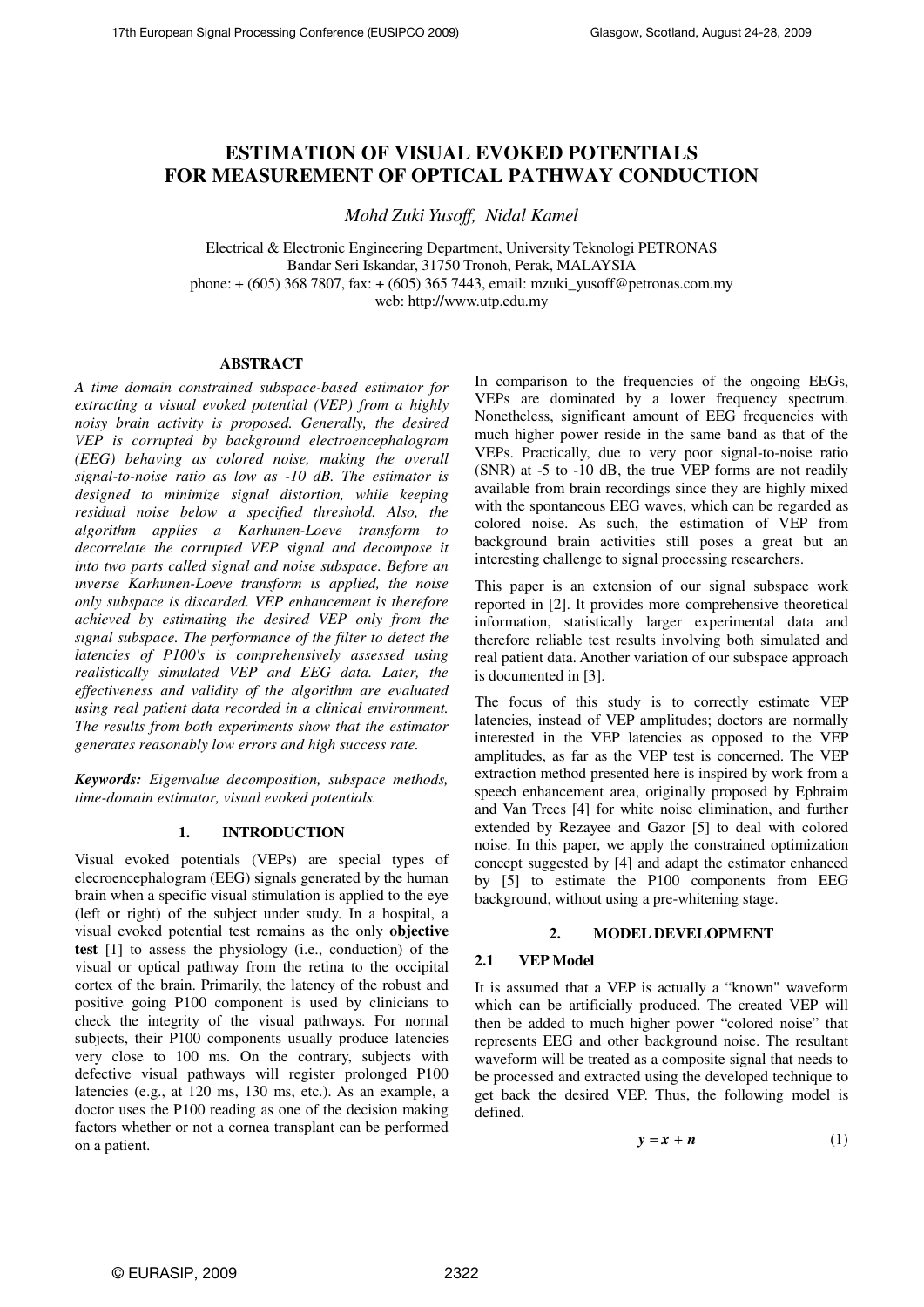where, *y* is the *M*-dimensional vector of the corrupted (noisy) VEP signal; *x* is the *M*-dimensional vector of the original (clean) VEP signal; *n* is the *M*-dimensional vector of the additive EEG noise which is assumed to be uncorrelated with *x*. Further, *H* is defined as the *M* x *M*dimensional matrix of the VEP time-domain constrained linear estimator.

Next,  $\hat{x}$  is defined as the *M*-dimensional vector of the estimated VEP signal. The estimated VEP signal  $\hat{x}$  is related to  $H$  and  $y$  in the following way:

$$
\hat{x} = H.y \tag{2}
$$

The estimated VEP signal  $\hat{x}$  will never be exactly equal to the original VEP signal x; the error signal  $\varepsilon$  defined by [4] is written as:

$$
\varepsilon = \hat{x} - x = Hy - x = (H - I)x + Hn
$$
  
=  $\varepsilon_x + \varepsilon_n$  where  $\varepsilon_x = (H - I)x$ ,  $\varepsilon_n = Hn$  (3)

The  $\varepsilon_x$  represents the VEP distortion and  $\varepsilon_n$  represents the residual noise. If the VEP signal covariance matrix  $\mathbf{R}_x$  is known, then the energies of the signal distortion can be written as

$$
\overline{\varepsilon}_x^2 = \text{tr}\Big(\mathbf{E}\Big\{\varepsilon_x \varepsilon_x^T\Big\}\Big) = \text{tr}\Big((\mathbf{H} - \mathbf{I})\mathbf{R}_x(\mathbf{H} - \mathbf{I})^T\Big) \qquad (4)
$$

Similarly, if the EEG noise covariance matrix  $\mathbf{R}_n$  is known, the energies of the residual noise can be expressed as

$$
\bar{\varepsilon}_n^2 = \text{tr}\Big(\mathbb{E}\Big\{\varepsilon_n \varepsilon_n^T\Big\}\Big) = \text{tr}\Big(HR_n H^T\Big) \tag{5}
$$

Both energies in (4) and (5) lead to the total residual energies given as

$$
\overline{\boldsymbol{\varepsilon}}^2 = \overline{\boldsymbol{\varepsilon}}_x^2 + \overline{\boldsymbol{\varepsilon}}_n^2 \tag{6}
$$

The EEG noise covariance matrix  $\mathbf{R}_n$  can be obtained from the pre-stimulation EEG samples, during which the VEP signals are absent. If the VEP and EEG noise are independent, the following relationships can be established:

$$
\boldsymbol{R}_{y} = \boldsymbol{R}_{x} + \boldsymbol{R}_{n} \tag{7}
$$

where,  $\mathbf{R}_y$  is the covariance matrix of the corrupted VEP. Using (7), we can calculate  $\mathbf{R}_x$  by subtracting  $\mathbf{R}_n$  from  $\mathbf{R}_y$ .

The aim is to minimize the unwanted energies in (6) so that the generated error is minimal. A difficulty arises since lowering noise energies means increasing the distortion energies, and vice versa. Therefore, a proper balance needs to be determined so that the noise residues can be reasonably reduced without introducing significant distortion to the processed signal. The excessive amount of the residual noise prohibits the discrimination between the desired VEP peak (i.e., the P100) and the noise peaks itself, even if the desired signal is successfully extracted. On the other hand, the excessive distortion means the desired VEP peak may have shifted either to the left or right of its original position, resulting in an inaccurate measurement of the VEP latency.

## **2.2 Estimator Optimization**

An optimal time domain constrained linear estimator *H* that

minimizes the VEP signal distortion and maintains the residual noise within a permissible level, is mathematically formulated by [4] as

$$
\boldsymbol{H}_{opt} = \min_{\boldsymbol{H}} \ \boldsymbol{\bar{\varepsilon}}_x^2 \ \text{subject to} : \boldsymbol{\bar{\varepsilon}}_n^2 \le M\sigma^2 \tag{8}
$$

where *M* is the dimension of the noisy vector space and  $\sigma^2$ is a positive constant noise threshold level. The  $\sigma^2$  in (8) dictates the amount of the residual noise allowed to remain in the linear estimator. Next, the Lagrangian function in association with the "Kuhn-Tucker necessary conditions for constrained minimization" [4] are applied to (8) to obtain *Hopt*. The formed Lagrangian function can be expressed as

$$
L(H, \mu) = \overline{\varepsilon}_x^2 + \mu(\overline{\varepsilon}_n^2 - M\sigma^2)
$$
 (9)

where  $\mu$  is the Lagrange multiplier. It follows that the filter matrix  $H$  is a stationary feasible point if it satisfies the following gradient equation  $\nabla$ <sub>H</sub>**L**(**H**,  $\mu$ ) = 0:

$$
\frac{\partial L(H,\mu)}{\partial H} = \frac{\partial}{\partial H} [\bar{\varepsilon}_x^2 + \mu (\bar{\varepsilon}_n^2 - M\sigma^2)] = 0 \tag{10}
$$

Subsequently, the gradient equation in (10) can be solved to yield *H*.

$$
\frac{\partial}{\partial H} [\text{tr}[(H - I)R_x (H - I)^T]] + \frac{\partial}{\partial H} [\mu \text{tr}[HR_n H^T]] = 0
$$
  
2(H - I)R<sub>x</sub> + 2\mu HR<sub>n</sub> - 0 = 0 (11)  

$$
\Rightarrow H = R_x (R_x + \mu R_n)^{-1}
$$

The filter matrix  $H$  stated in (11) functions as a fixed filter, which performs well to estimate the VEP at a relatively high SNR. As the SNR degrades, it is desirable if *H* can be adjusted and manipulated accordingly to minimize the noise residues while keeping the signal distortion at an acceptable level.

## **2.3 Karhunen-Loeve Transform**

The Karhunen-Loeve Transform (KLT) is a unitary linear transform widely applied in signal processing areas. The KLT scheme exploits the statistical properties of a discretetime stochastic process; KLT optimally decorrelates the process by means of diagonalizing its correlation matrix.

**Theorem 1** (Karhunen-Loeve Transform). Let *Ra* be the *M*x*M* symmetric correlation matrix of a discrete-time stochastic process  $a(n)$ . Further, let *V* and *D* be the corresponding *M*x*M* unitary eigenvector and eigenvalue matrices of  $\overline{R}_a$ . Then KLT is defined as the unitary transform of the following form:

$$
\boldsymbol{R}_a = \boldsymbol{V} \boldsymbol{D} \boldsymbol{V}^{-1} = \boldsymbol{V} \boldsymbol{D} \boldsymbol{V}^T, \ \boldsymbol{V}^{-1} = \boldsymbol{V}^T \text{ for unitary } \boldsymbol{V} \tag{12}
$$

The relationships among various parameters established in (12) can be achieved by taking eigendecomposition on *Ra*. It follows that (12) can be rearranged accordingly to compute the diagonal eigenvalue  $D = \text{diag } [d_1, d_2, ..., d_M]$ ; that is

 $D = V^{-1}R_a V^{-T} = V^T R_a V$ ,  $V^{-T} = V$  for unitary *V* (13) Equation (13) reveals that  $\mathbf{R}_a$  is transformed by the  $V^T$  (i.e., KLT matrix) and  $V$  (i.e., inverse KLT) terms into the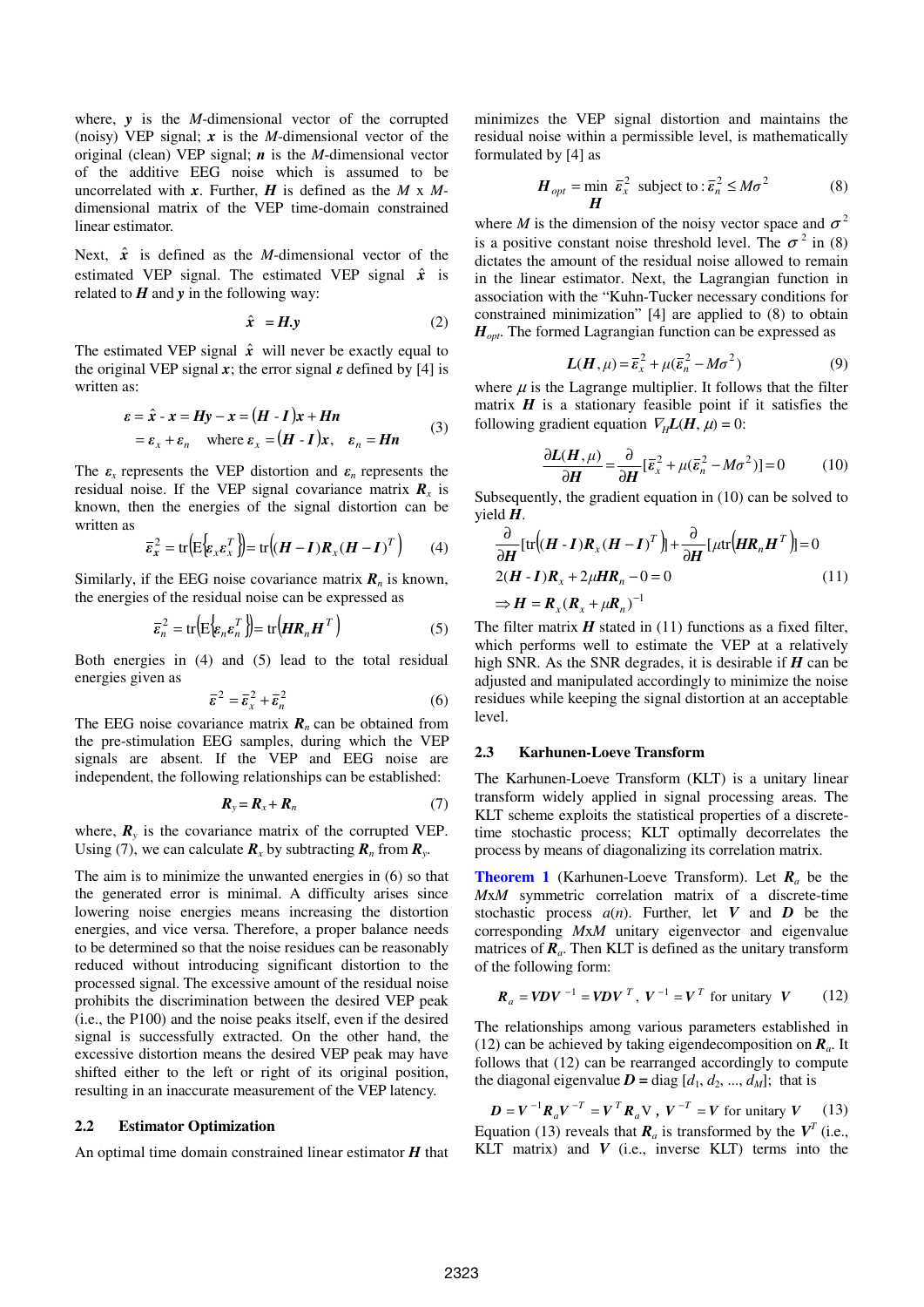diagonal matrix *D*, resulting in the optimal decorrelation of the stochastic process.

Proof: The KLT and IKLT concept involving a column vector  $\boldsymbol{a}$  and its correlation matrix  $\boldsymbol{R}_a$ , is represented by a block diagram shown in Figure 1 below.



**Figure 1** - KLT and IKLT schemes involving an original vector **a** and a unitary eigenvector *V*.

With reference to Figure 1, let *b* represent a column vector after the KLT of *a*, and let *c* represent a column vector after the IKLT block. The transformation of  $a$  into  $b$  is achieved using the KLT matrix  $V^T$ .

$$
\boldsymbol{b} = \boldsymbol{V}^{-1}\boldsymbol{a} = \boldsymbol{V}^T\boldsymbol{a} \tag{14}
$$

To obtain decorrelation, the correlation matrix of *b* is computed as the expectation of the outer product of *b* by itself, written as

$$
\boldsymbol{R}_b = \mathbf{E} \Big\{ \boldsymbol{b} \boldsymbol{b}^T \Big\} = \mathbf{E} \Big\{ \boldsymbol{V}^T \boldsymbol{a} (\boldsymbol{V}^T \boldsymbol{a})^T \Big\} = \boldsymbol{V}^T \boldsymbol{R}_a \boldsymbol{V} = \boldsymbol{D} \tag{15}
$$

The matrix  $\mathbf{R}_a$  is linearly transformed into  $\mathbf{R}_b$  by the  $V^T \mathbf{R}_a V$ term; the correlation matrix  $\mathbf{R}_b$  of *b* is actually the eigenvalue matrix  $D$  of  $R_a$ . Since  $R_b$  is fully diagonal, it can be concluded that the cross-correlation has been removed. In order to return to the original space before the transform in the KLT domain, the inverse transform using the IKLT matrix  $V$  needs to be performed on  $b$ ; that is,

$$
c = Vb = VV^T a = a \tag{16}
$$

From  $(16)$ , it is clear that the original vector  $\boldsymbol{a}$  has been recovered. Furthermore, the correlation matrix of *c* is computed as the expectation of the outer product of *c* by itself, written as

$$
\mathbf{R}_c = \mathbf{E} \{ c \mathbf{c}^T \} = \mathbf{E} \{ V \mathbf{b} (V \mathbf{b})^T \} = V \mathbf{R}_b V^T
$$
\n
$$
= V V^T \mathbf{R}_a V V^T = \mathbf{R}_a \quad \text{where } \mathbf{R}_b = V^T \mathbf{R}_a V \tag{17}
$$

From (17), it is clear that the correlation matrix  $\mathbf{R}_a$  has been recovered by taking the linear inverse transform of  $R_b$ denoted by the  $VR_bV^T$  term. Alternatively, the KLT expansion is termed as a *subspace estimator* when some of the decomposed orthogonal components are truncated to reject noise. The truncation means some eigenvalues and corresponding eigenvectors carrying unwanted elements are removed; only the components deemed to be significant are retained in the process. The reduced matrix is then reconstructed to estimate the required signal. In brief, the decomposition and decorrelation of a noisy observation can be performed using eigenvalue decomposition (EVD).

## **2.4 Generic Subspace Approach**

With reference to (11), eigenvalue decomposition is to be performed on  $\mathbf{R}_x$  and  $\mathbf{R}_n$ . By assuming that  $\mathbf{R}_x = \mathbf{U} \mathbf{\Delta}_x \mathbf{U}^T$  and  $R_n = U \Delta_n U^T$  exist, we rewrite (11) as

$$
H_{opt} = U \Delta_x (\Delta_x + \mu \Delta_n)^{-1} U^T
$$
 (18)

where,  $H_{opt}$  denotes an optimal estimator;  $U$  is the unitary eigenvector matrix produced from a symmetric basis matrix  $\Sigma$  which is to be computed from the proper combinations of  $\mathbf{R}_x$  and  $\mathbf{R}_n$  terms;  $\mathbf{\Delta}_x$  is the diagonal eigenvalue matrix of  $\mathbf{R}_x$ ;  $\Delta_n$  is the diagonal eigenvalue matrix of  $\mathbf{R}_n$ ;  $\mu$  is the Lagrange multiplier which has to be set to a proper value. The higher value of  $\mu$  eliminates more noise residues at the expense of higher distortion in the recovered VEP.

Theoretically, the linear estimator in (18) functions optimally if the unitary eigenvector matrix *U* derived from <sup>Σ</sup> is able to simultaneously diagonalize both  $\mathbf{R}_x$  and  $\mathbf{R}_n$ . The full diagonalization of their eigenvalues can be obtained if and only if  $\mathbf{R}_x$  and  $\mathbf{R}_n$  multiplication is commutative (i.e.,  $\mathbf{R}_r \mathbf{R}_n = \mathbf{R}_n \mathbf{R}_r$ ). In reality, complete diagonalization (i.e., without pre-whitening) is not possible since their multiplication is non-commutative.

## **2.5 Signal Subspace Method Based on the Covariance Matrix of the Observed Signal**

Next, we assume that  $\Sigma = R$ <sup>*y*</sup> produces an eigenvector matrix that shall approximately diagonalize both  $\mathbf{R}_r$  and  $\mathbf{R}_n$ . This choice of  $\Sigma$  is the same as that used by [5]. The eigenvalue matrices of the desired VEP and the unwanted noise are then calculated as follows:

$$
A_x = E[U^T x x^T U] = U^T R_x U \approx V^T R_x V \tag{19}
$$

$$
A_n = E[U^T n n^T U] = U^T R_n U \approx V^T R_n V \tag{20}
$$

Applying (19) and (20) to (18), we approximate our signal subspace method (SSM) estimator as

$$
\boldsymbol{H}_{SSM} = \boldsymbol{V} \boldsymbol{\Lambda}_{\mathbf{x}} (\boldsymbol{\Lambda}_{\mathbf{x}} + \mu \boldsymbol{\Lambda}_{n})^{\mathrm{T}} \boldsymbol{V}^T = \boldsymbol{V} \boldsymbol{G} \boldsymbol{V}^T \qquad (21)
$$

where  $G = \Lambda_{\mathbf{x}} (\Lambda_{\mathbf{x}} + \mu \Lambda_{\mathbf{n}})^{-1}$  is known as the gain matrix.

The estimated VEP is then calculated as

$$
\hat{\mathbf{x}}_{SSM} = \mathbf{H}_{SSM} \cdot \mathbf{y} = \mathbf{V} \mathbf{G} \mathbf{V}^T \cdot \mathbf{y}
$$
 (22)

The corrupted VEP signal *y* in (22) is decorrelated by the KLT matrix  $V<sup>T</sup>$ . Then, the transformed signal is modified by a signal subspace gain matrix *G*. Next, the modified signal is retransformed back into the original form by the inverse KLT matrix *V* to obtain the desired signal.

#### **2.6 Algorithm Implementation**

The proposed approach can be formulated in the following six steps. For each VEP trial:

Step 1: Compute the covariance matrix of the noisy signal  $\mathbf{R}_y$ , and the noise covariance matrix *Rn*.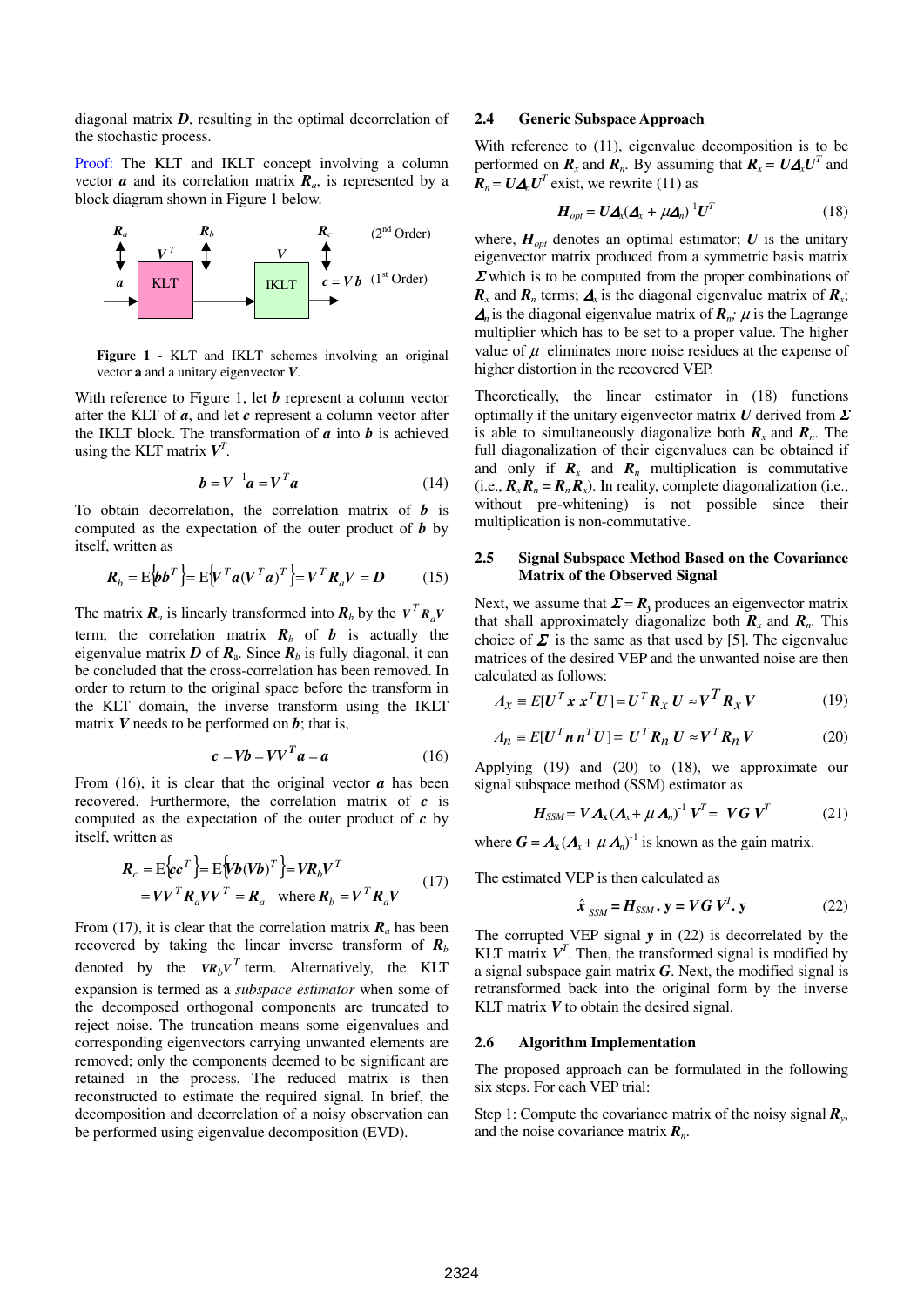Step 2: Perform the eigendecomposition of  $\Sigma = R_y$ , extract the resulting eigenvector matrix *V*, and compute the signal and EEG noise eigenvalue matrices <sup>Λ</sup>*<sup>x</sup>* and <sup>Λ</sup>*n*, respectively. Step 3: Assuming that  $\lambda_k$  series represented by  $\lambda_1 > \lambda_2 > \lambda_3$ ... <sup>λ</sup>*<sup>M</sup>* are the diagonal elements of <sup>Λ</sup>*<sup>x</sup>* sequenced in descending order, approximate the dimension *L* of the VEP signal subspace by counting the number of non-zero elements of <sup>Λ</sup>*<sup>x</sup>* .

$$
L = \arg\{\max_{1 \le k \le M} \lambda_k > 0\}
$$
 (23)

Step 4: Compute the gain vector of the estimator as follows:

$$
q(i) = \frac{\lambda_X(i)}{\lambda_X(i) + \mu \lambda_n(i)} \quad 1 \le i \le L \tag{24}
$$

Experimentally,  $\mu$  was varied from 0 to 25, and  $\mu = 2$  was found to be ideal. The gain matrix *G* is obtained by diagonalizing the gain vector, *q*.

$$
\boldsymbol{G} = \begin{bmatrix} \text{diag}\{q\} & 0 \\ 0 & 0 \end{bmatrix} = \begin{bmatrix} Q & 0 \\ 0 & 0 \end{bmatrix} \tag{25}
$$

Step 5: Determine the linear SSM estimator  $H_{SSM}$  as follows:

$$
H_{SSM} = V \cdot G \cdot V^T \tag{26}
$$

Step 6: Estimate the enhanced VEP signal by:

$$
\hat{\boldsymbol{x}}_{SSM} = \boldsymbol{H}_{SSM} \cdot \mathbf{y} \tag{27}
$$

# **3. PERFORMANCE EVALUATION**

The SSM method was tested and assessed using artificial and real human data.

#### **3.1 Assessment of the Algorithm using Artificial Data**

The clean artificial VEP *x* was generated by superimposing several Gaussian functions; the amplitudes, variance and mean of these functions were tweaked to generate precise peak latencies at 100 ms, mimicking the real P100.

The pre-stimulation EEG colored noise *n\_pre* was generated using an autoregressive (AR) model [6] governed by

$$
v(n) = 1.5084v(n-1) - 0.1587v(n-2) -
$$
  
0.3109v(n-3) - 0.0510v(n-4) + **u**(n) (28)

The artificial post-stimulation EEG noise *n* was generated by changing the variance of *n\_pre*. The artificially-corrupted VEP signal *y* was then produced by adding *x* and *n*.

To test the robustness of SSM, the ratio of the artificial VEP over the EEG noise was varied from approximately +0 dB to -11dB. The corrupted VEP signal with a specific value of SNR was applied to the input of the SSM filter and the estimated P100 waveform was retrieved at the output. To obtain reliable statistics, five hundred different runs were performed for each level of SNR. Any trial was noted as a failure if the intended peak could not be differentiated from noise, or if the peak was totally absent. For successful runs, the values of the extracted peaks were precisely recorded. The highest peak in the waveform is considered as the wanted P100 component.

Next, the average errors *eP100* in estimating the latency of the P100 was calculated as follows:

$$
e_{P100} = \sum_{i=1}^{500} |\hat{t}_{P100} - 100| \tag{29}
$$

where  $\hat{t}_{P100}$  represents the estimated P100 latency in milliseconds. Table 1 below tabulates the success rate and average errors for the SSM estimator.

**Table 1** - The failure rate and average errors of the SSM estimator at  $SNR = 0$  to -11 dB.

| $\frac{1}{2}$ | <b>Failure</b><br>Rate<br>$[\%]$ | Average<br><b>Error</b> | $rac{3}{2}$ | <b>Failure</b><br>Rate<br>$\lceil \% \rceil$ | Average<br><b>Error</b> |
|---------------|----------------------------------|-------------------------|-------------|----------------------------------------------|-------------------------|
| 0             | 4.2                              | 4.7                     | -6          | 13.6                                         | 6.5                     |
| $-1$          | 5.6                              | 4.9                     | $-7$        | 14.4                                         | 7.2                     |
| $-2$          | 6.8                              | 5.4                     | $-8$        | 16.2                                         | 8.0                     |
| $-3$          | 8.0                              | 5.4                     | $-9$        | 17.2                                         | 8.3                     |
| $-4$          | 10.8                             | 6.3                     | $-10$       | 17.4                                         | 8.8                     |
| $-5$          | 12.6                             | 6.3                     | $-11$       | 18.3                                         | 9.4                     |

From Table 1, it can be stated that SSM produces the least failure rate at 0 dB and the highest failure rate at -11 dB. Correspondingly, the lowest average error occurs at 0 dB and the highest one is generated at -11 dB also. In the worst case condition, SSM produces failure rate slightly less than 19 % and an average error slightly less than 10.

For some graphical illustrations, various waveforms with successfully estimated P100's at -6 and -11 dB are shown in Figure 2 below.



**Figure 2** - Clean VEP, corrupted VEP and estimated VEP waveforms. (a) Estimation by SSM at -6 dB; (b) Estimation by SSM at -11 dB.

#### **3.2 Assessment of the Algorithm using Human Data**

This section reveals the accuracy of the SSM technique in estimating human P100 peaks, which are used by doctors as objective evaluation of the visual pathway conduction. Experiments were conducted at Selayang Hospital, Kuala Lumpur using RETIport32 equipment, and carried out on sixteen subjects having **normal** (P100  $\leq$  115 ms) and **abnormal** (P100 > 115 ms) VEP readings. They were asked to watch a pattern reversal checkerboard pattern. The detailed test setup (sampling frequency, electrode connections, etc.) can be found in [3]. Eighty trials for each subject's right eye were processed by the VEP machine using ensemble averaging (EA). The averaged values were